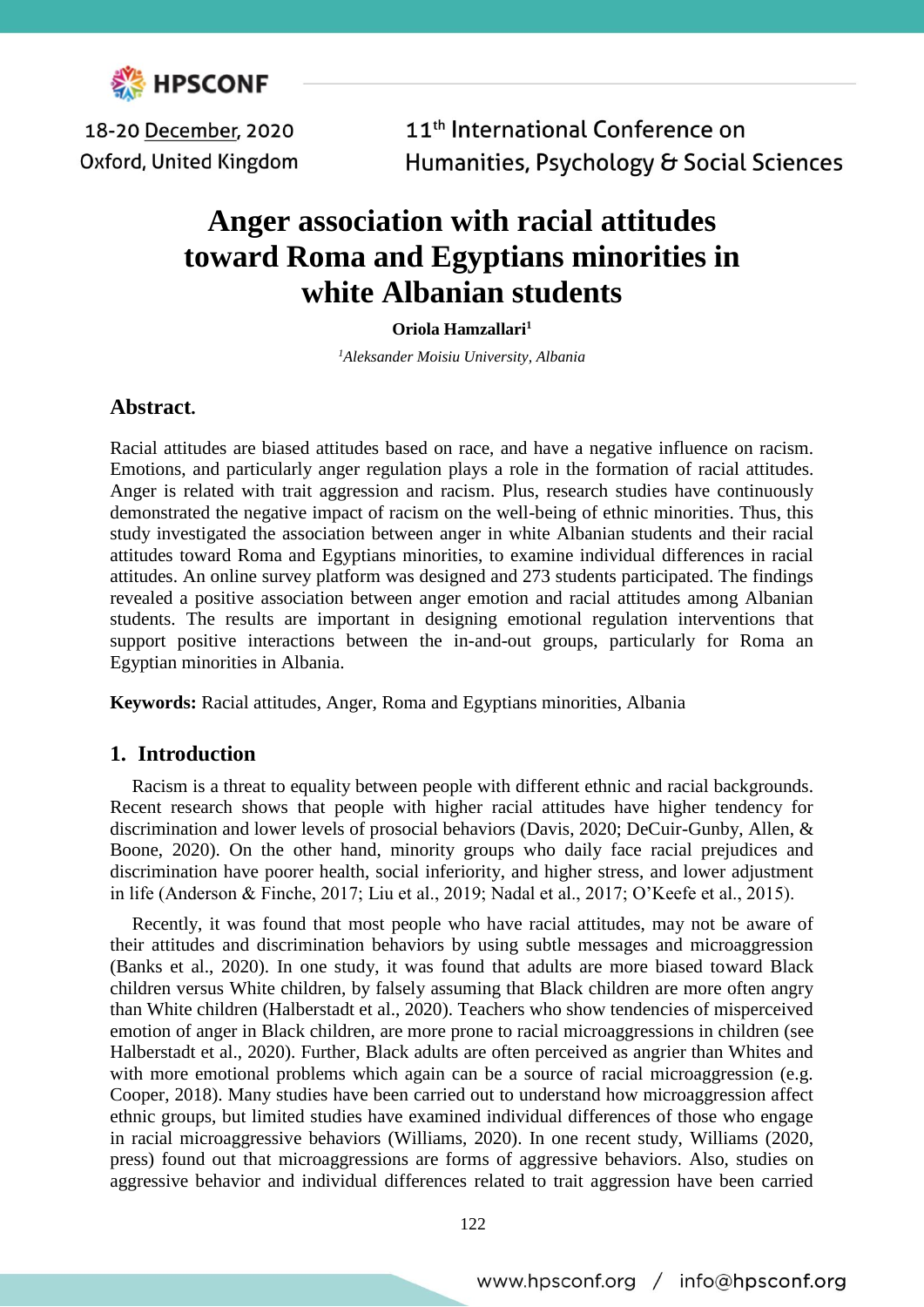

#### 11<sup>th</sup> International Conference on 18-20 December, 2020 Humanities, Psychology & Social Sciences Oxford, United Kingdom

out, indicating that higher trait aggression is related with higher aggressive behavior (e.g. Lawrence & Hodgkins, 2009). Trait aggression is strongly associated with anger regulation (Anesti et al., 2009; Li & Xia, 2020). In one study, Banks (2016) found out that anger unrelated to racial/ethnic groups, increased ethnocentrism and racial attitudes among Whites. Furthermore, general anger activated anti-black attitudes (Banks, 2014), but still it is unclear if anger can activate racial prejudices in other minority groups (Banks, 2016). This study is carried out in Albania, where the most marginalized minority groups are Roma and Egyptian communities and the social inclusion of these groups have been very challenging (NAPRE, 2015-2020). Most Roma and Egyptians have barriers in accessing services, they have poor living condition, low levels of education, low employment rates and face high levels of stigma, and many Roma and Egyptians children are faced with higher levels of subtle racial attitudes and racism, which many times is the reason why they drop out school (NAPRE, 2016-2020). The literature findings imply that trait anger may be a predictor of racial attitudes for Black minority groups but further studies are needed to understand other minority groups. Thus, in this study the focus is on Roma and Egyptians minority groups. In support of the research findings (Banks, 2014), it is hypothesized that higher anger is linked with higher racial attitudes towards Roma and Egyptians minority groups in Whites Albanian students.

## **2. Methods**

#### **2.1 Participants and Procedures**

In this study, White Albanian students from public universities in Durres and Tirana filled in an online survey. In total, there were 274 students, 218 females and 55 males. The average age of students was 20.57 (*SD* = 2.7). Students were asked for their consent before filling in the surveys. The survey was mostly filled in by female students, and due to very low number of male students, another call to fill in the survey was launched only for male students.

The online google forms platform was open during the period of February until May 2020. The second call from late of March until May 2020 was launched only for male students. The average time to accomplish the task was about 15-20 minutes. Students could use any technological device that had internet for filling in the survey. In this paper, only data for racial attitudes and trait aggression are analyzed.

#### **2.2 Measures**

**Racial attitudes.** The instrument that was used to measure racial attitudes was Whites' attitudes toward blacks (ATB) (Brigham, 1993). The scale had 20 items, that measured social distance ("I would rather not have blacks live in the same apartment building I live in"), affective reactions to blacks (Interracial marriage should be discouraged to avoid "who-am-I"? confusion which children feel), governmental policy (Black people are demanding too much too fast in their push for equal rights) and personal worry (I worry that in the next few years I may be denied my application for a job or a promotion because of preferential treatment given to minority group members). A Likert scale was used from 1 to 5 (1-not at all agree to 5-strongly agree). The scale was adapted to reflect the context of Albanian ethnic groups, the words Black was substituted with the words Roma and Egyptians. The Cronbach's alpha for the adapted scale was 0.74.

123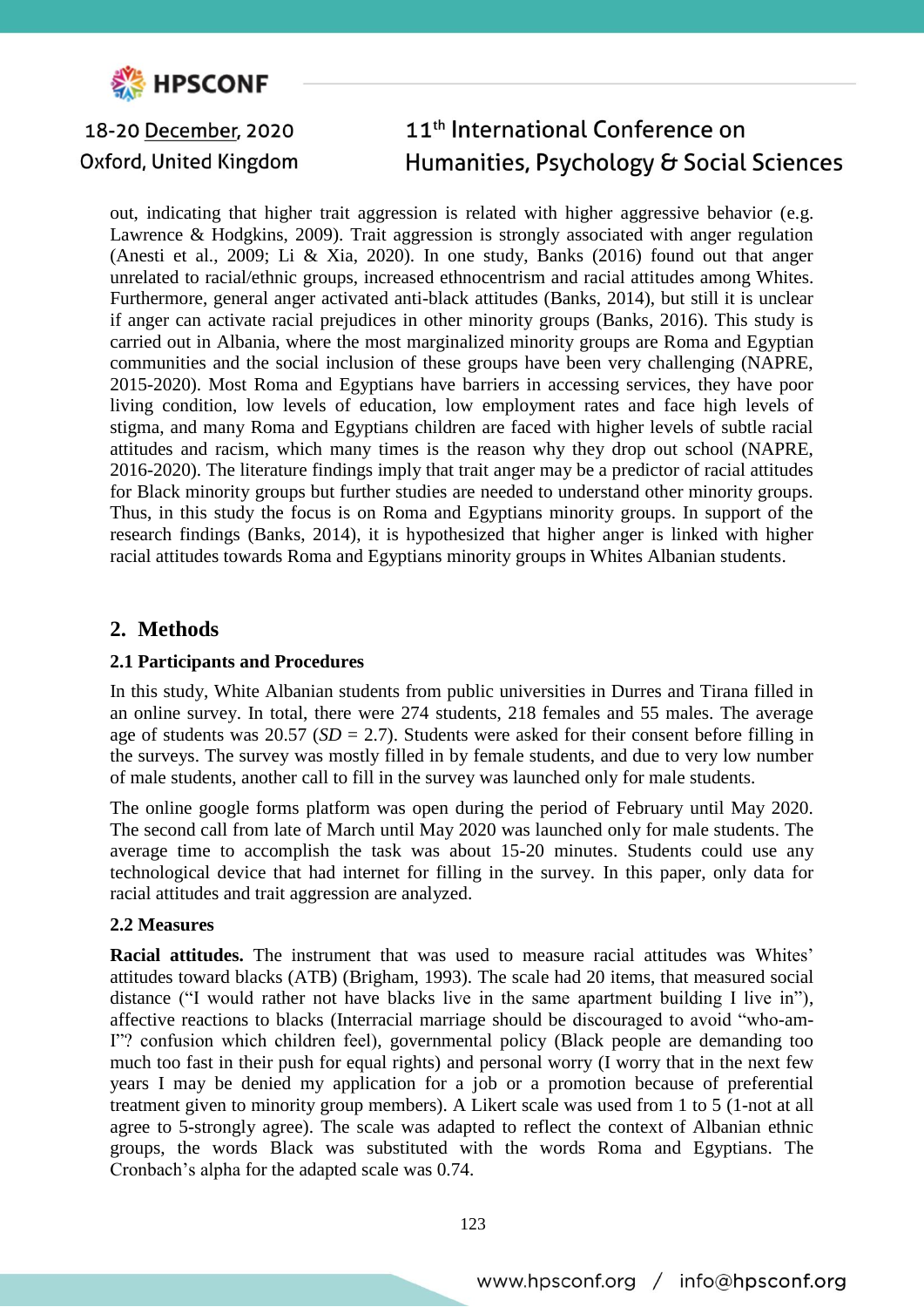

#### 11<sup>th</sup> International Conference on 18-20 December, 2020 Oxford, United Kingdom Humanities, Psychology & Social Sciences

**Anger.** Anger levels were measured by using the subscale of anger taken from the Brief Aggression Questionnaire (Buss & Perry, 1992). The Anger subscale has 7 items measuring trait anger and expression of anger (e.g. "I sometimes feel like a powder keg ready to explode", "I am an even-tempered person"). Students used a Likert Scale from 1 to 5 (1-not at all agree to 5-strongly agree) to measure their levels of anger. The Cronbach's alpha for the adapted anger subscale was .68, which is an acceptable internal reliability indicator.

## **3. Results**

First, T-tests were conducted to see if there were any gender differences for racial attitudes and anger. Second, to determine the association between anger and racial attitudes, Pearson correlation was used. Then, a Simple Linear Regression was conducted to examine if trait aggression was a predictor of racial attitudes of White students. The data analyses were carried out by using SPSS 24 Package.

The T-tests results showed no significant differences in racial attitudes for males (M=62.9, SD=6.7) and females (M=63, SD=7);  $t(272)=.108$ ,  $p=.914$ , and no significant differences in anger for males (M=18.52, SD=6.42) and females (M=19.07; SD=6.74);  $t(272)=.541$ , p=.589. There were no gender differences in racial attitudes and anger (see Table 1).

Pearson's r correlations for anger and racial attitudes showed a positive link, r (274) =.123, p =. 041. Then, a simple linear regression was performed to test if anger predicted racial attitudes in students. The regression results suggested that anger accounted in the amount of racial attitudes variability,  $R2 = .015$ , F  $(1, 272) = 4.201$ , p = .041. Even though the association is a weak one, it suggests that students with higher levels of anger are more prone to have higher racial attitudes (see Graph 1).

| <b>Descriptive Statistics</b> |         |     |         |           |            |
|-------------------------------|---------|-----|---------|-----------|------------|
|                               |         |     |         | Std.      | Std. Error |
|                               | Gender  | N   | Mean    | Deviation | Mean       |
| Anger                         | Females | 219 | 19.0731 | 6.74803   | .45599     |
|                               | Males   | 55  | 18.5273 | 6.42003   | .86568     |
| Racial                        | Females | 219 | 63.0228 | 7.03037   | .47507     |
| attitudes                     | Males   | 55  | 62.9091 | 6.72550   | .90687     |

#### **Table 1**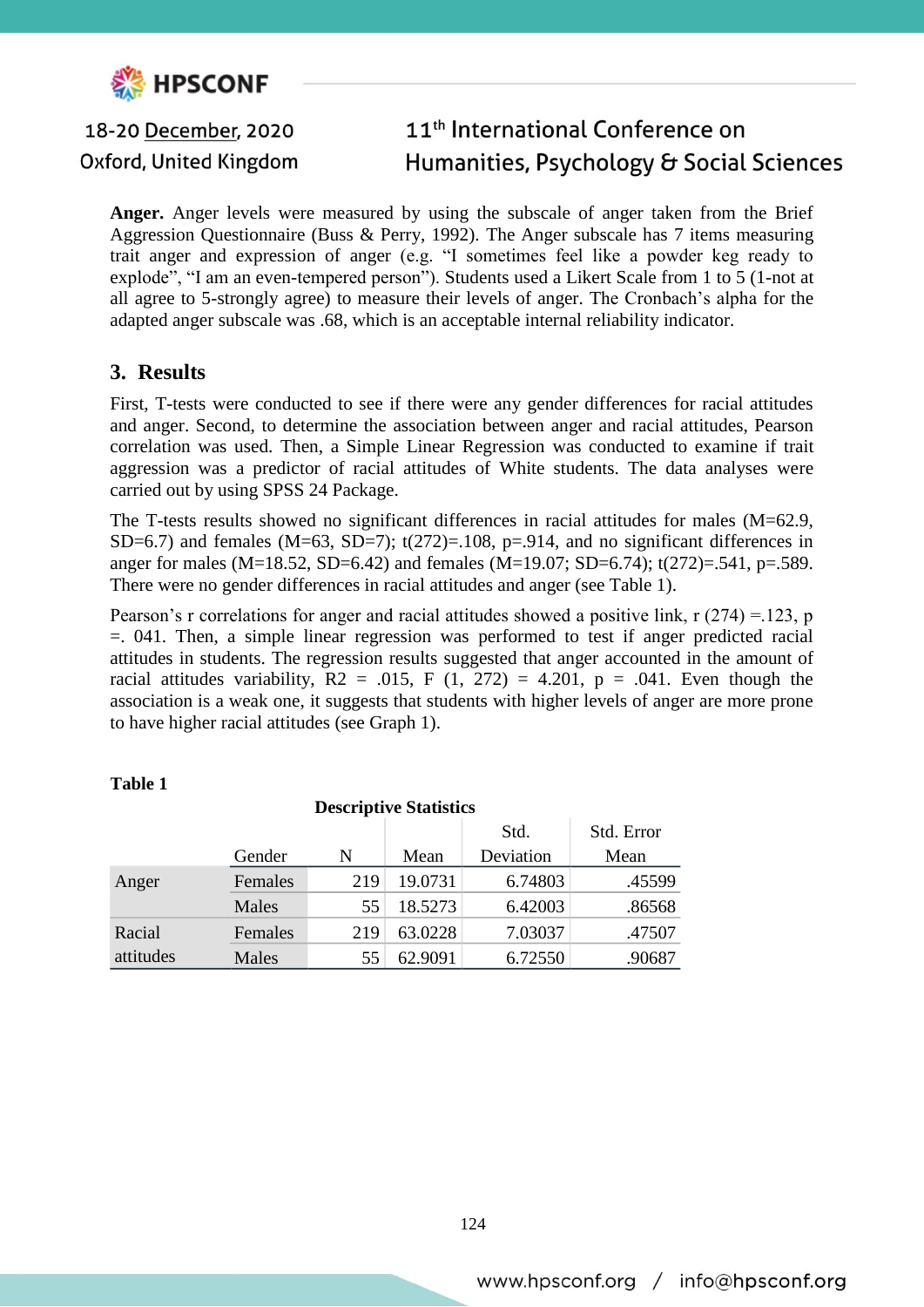

18-20 December, 2020 Oxford, United Kingdom

11<sup>th</sup> International Conference on Humanities, Psychology & Social Sciences

#### **Graph 1**



## **4. Conclusion**

Most studies on racial attitudes and racism have investigated the effects of racial prejudices and racism on ethnic minority groups, but less studies have investigated individual differences of the in-group members that may be potential predictors for racial attitudes and racism. The few studies carried out, have revealed that anger may play a role in activating racial attitudes and racial behaviours. Thus, the current study contributed to extending the literature related to anger and racial attitudes in a new cultural context. The findings taken from the Albanian context showed that anger is associated with racial attitudes and influence the activation of racial attitudes toward Roma and Egyptian community groups. In regard to gender differences on anger and racial attitudes, the findings showed no significant association.

In the study of Banks (2016), anger levels and racial prejudices were strong when ethnocentrism was high, but when levels of ethnocentrism were low in the in-group members, and levels of anger were high, racial attitudes were low. In this study, the association between anger and racial attitudes was significant but not a strong association, and based on the Banks (2016), this weak but significant association may be interpreted on other predictors such as ethnocentrism levels of the in-group members. In the current study, levels of ethnocentrism were not measured but it is recommended in future studies to measure other potential factors such as ethnocentrism to explore the link between anger and racial attitudes. Also, other potential individual predictors that may influence the link between anger and racial attitudes may be related with personality traits, and further studies are needed to explore this link. Nevertheless, the results are important to design emotion regulation intervention supporting youth in-group members to understand the link between anger activation, racial attitudes and potential racial behaviours toward Roma and Egyptians minority groups.

In conclusion, this study indicated the relevance of emotions and particularly anger on racial attitudes in White Albanian students toward Roma and Egyptians community. Anger precede aggression toward ethnic minority groups and developing intervention to prevent racism on youth with high anger may be of great value for developing peaceful communities.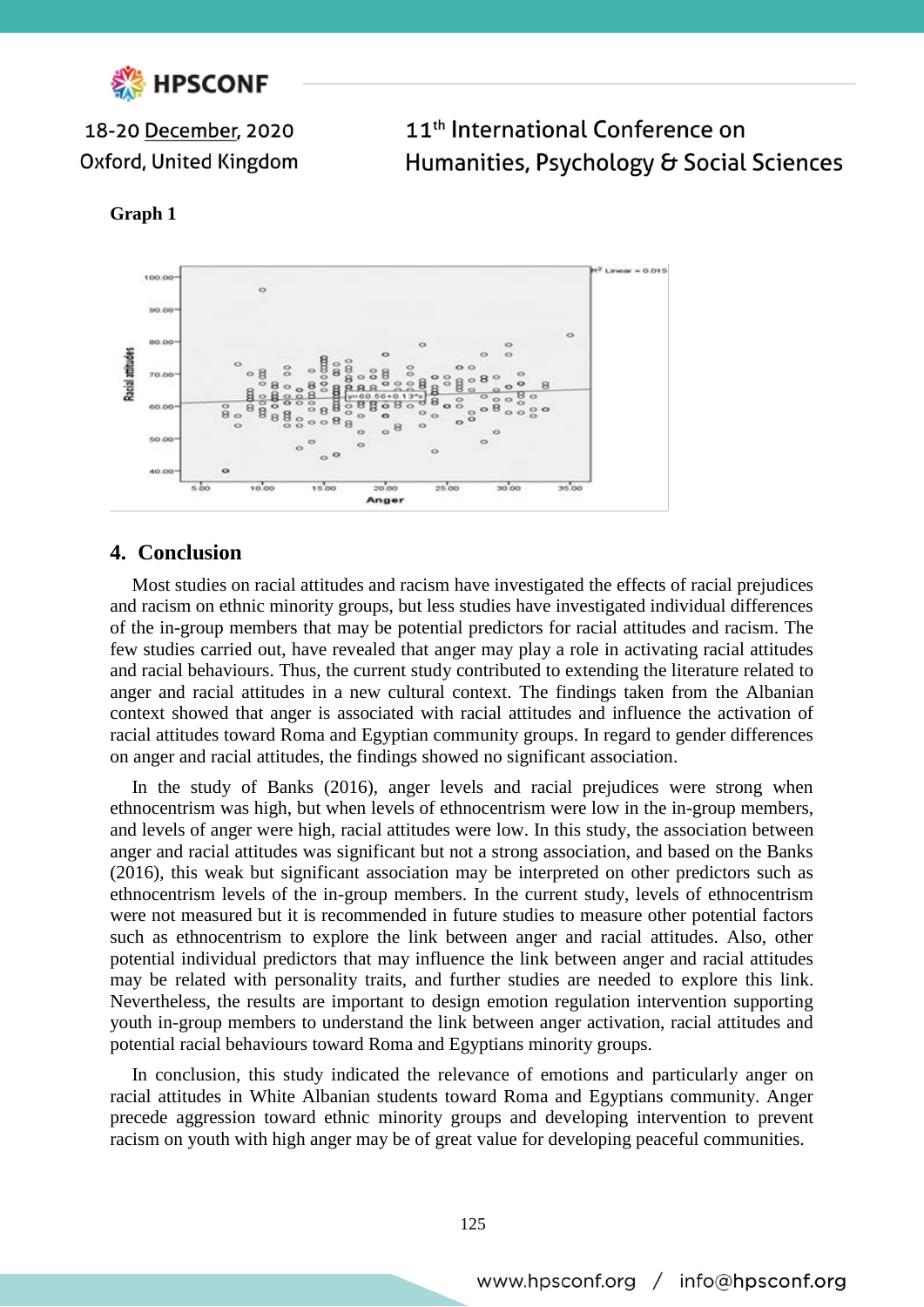

# 18-20 December, 2020 Oxford, United Kingdom

# 11<sup>th</sup> International Conference on Humanities, Psychology & Social Sciences

### **Acknowledgment**

The author of this study acknowledges the huge contributions of students that filled in the surveys.

## **References**

Anesti, M.D., Anestis, J.C., Selby, E.A., & Joiner, T.E. (2009). Anger rumination across forms of aggression. *Personality and Individual Differences, 46* (2), 192-196.

Anderson, K.F., & Finch, J.K. (2017). The role of racial microaggressions, stress, and acculturation in understanding Latino health outcomes in the USA. *Race and Social Problems, 9*(3), 218-233.

Banks, B., Adams, D., Williams, C., & Pina, D. (2020). Preliminary Investigation of Efforts to Improve Awareness of Racial Microaggressions on Campus. *Journal of Underrepresented & Minority Progress*, *4*(1), 20-43.

Banks, A. J. (2014). *Anger and racial politics: The emotional foundation of racial attitudes in America.* New York: Cambridge University Press

Banks, A.J. (2016). Are Group Cues Necessary? How Anger Makes Ethnocentrism Among Whites a Stronger Predictor of Racial and Immigration Policy Opinions. *Political Behavior, 38*(3), 635–657.

Brigham, J. C. (1993). College students' racial attitudes. *Journal of Applied Social Psychology*, *23*(23), 1933-1967.

Buss, A. H., & Perry, M. (1992). The Aggression Questionnaire. *Journal of Personality and Social Psychology*, *63*(3), 452-459.

Cooper, B. C. (2018). *Eloquent rage: A Black feminist discovers her superpower.* New York, NY: St. Martins Press.

Davis, A. N. (2020). Considering Racial Attitudes and Empathic Concern as Predictors of Prosocial Behaviors Among Emerging Adults. *Race and Social Problems*, *12*(3), 279-287.

DeCuir-Gunby, J. T., Allen, E. M., & Boone, J. K. (2020). Examining pre-service teachers' color-blind racial ideology, emotion regulation, and inflexibility with stigmatizing thoughts about race. *Contemporary Educational Psychology*, *60*, 101836.

Halberstadt, A. G., Cooke, A. N., Garner, P. W., Hughes, S. A., Oertwig, D., & Neupert, S. D. (2020, in Press). Racialized emotion recognition accuracy and anger bias of children's faces. *Emotion*. https://psycnet.apa.org/doi/10.1037/emo0000756

Lawrence, C., & Hodgkins, E. (2009). Personality influences on interpretations of aggressive behavior: The role of provocation sensitivity and trait aggression. *Personality and Individual Differences*, *46*(3), 319-324.

Li, R., & Xia, L.-X. (2020, in Press). The mediating mechanisms underlying the longitudinal effect of trait anger on social aggression: Testing a temporal path model*. Journal of Research in Personality, 88,* 104018. https://doi.org/10.1016/j.jrp.2020.104018